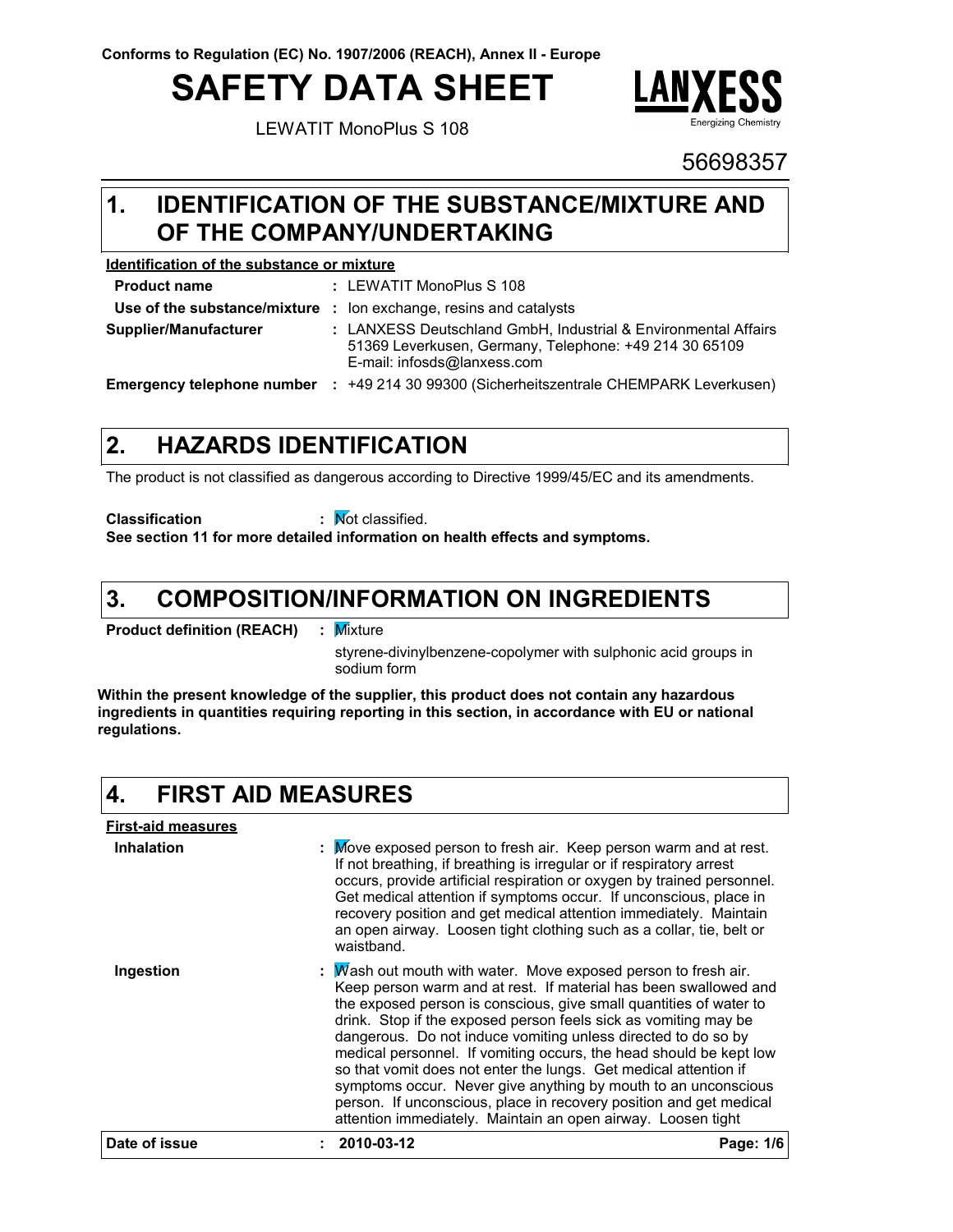clothing such as a collar, tie, belt or waistband.

| <b>Skin contact</b> | : Hush contaminated skin with plenty of water. Remove<br>contaminated clothing and shoes. Get medical attention if<br>symptoms occur. Wash clothing before reuse. Clean shoes<br>thoroughly before reuse.                                 |
|---------------------|-------------------------------------------------------------------------------------------------------------------------------------------------------------------------------------------------------------------------------------------|
| Eye contact         | : Immediately flush eyes with plenty of water, occasionally lifting the<br>upper and lower eyelids. Check for and remove any contact lenses.<br>Continue to rinse for at least 10 minutes. Get medical attention if<br>irritation occurs. |

**See section 11 for more detailed information on health effects and symptoms.**

### **5. FIRE-FIGHTING MEASURES**

| <b>Extinguishing media</b>                               |                                                                                              |                                                                                                                                                                                                          |  |  |  |
|----------------------------------------------------------|----------------------------------------------------------------------------------------------|----------------------------------------------------------------------------------------------------------------------------------------------------------------------------------------------------------|--|--|--|
| <b>Suitable</b>                                          | $\therefore$ In case of fire, use water spray (fog), foam, dry chemical or CO <sub>2</sub> . |                                                                                                                                                                                                          |  |  |  |
| Not suitable                                             |                                                                                              | : None known.                                                                                                                                                                                            |  |  |  |
| Special exposure hazards                                 |                                                                                              | : No specific fire or explosion hazard.                                                                                                                                                                  |  |  |  |
|                                                          |                                                                                              | <b>Promptly isolate the scene by removing all persons from the vicinity</b><br>of the incident if there is a fire. No action shall be taken involving<br>any personal risk or without suitable training. |  |  |  |
| <b>Hazardous combustion</b><br>products                  |                                                                                              | $\mathbf{P}$ $\mathbf{P}$ $\mathbf{P}$ $\mathbf{P}$ $\mathbf{P}$ $\mathbf{P}$ are products may include the following materials:<br>carbon oxides<br>metal oxide/oxides                                   |  |  |  |
| <b>Special protective</b><br>equipment for fire-fighters |                                                                                              | : Fire-fighters should wear appropriate protective equipment and self-<br>contained breathing apparatus (SCBA) with a full face-piece<br>operated in positive pressure mode.                             |  |  |  |

## **6. ACCIDENTAL RELEASE MEASURES**

| <b>Personal precautions</b>      | : Mo action shall be taken involving any personal risk or without<br>suitable training. Keep unnecessary and unprotected personnel from<br>entering. Provide adequate ventilation. Put on appropriate personal<br>protective equipment (see section 8). Hazard of slipping on spilt<br>product.                                                         |
|----------------------------------|---------------------------------------------------------------------------------------------------------------------------------------------------------------------------------------------------------------------------------------------------------------------------------------------------------------------------------------------------------|
| <b>Environmental precautions</b> | Avoid dispersal of spilt material and runoff and contact with soil,<br>waterways, drains and sewers. Inform the relevant authorities if the<br>product has caused environmental pollution (sewers, waterways, soil<br>or air).                                                                                                                          |
| Large spill                      | : Move containers from spill area. Prevent entry into sewers, water<br>courses, basements or confined areas. Vacuum or sweep up<br>material and place in a designated, labelled waste container.<br>Dispose of via a licensed waste disposal contractor. Note: see<br>section 1 for emergency contact information and section 13 for waste<br>disposal. |
| <b>Small spill</b>               | : Move containers from spill area. Vacuum or sweep up material and<br>place in a designated, labelled waste container. Dispose of via a<br>licensed waste disposal contractor.                                                                                                                                                                          |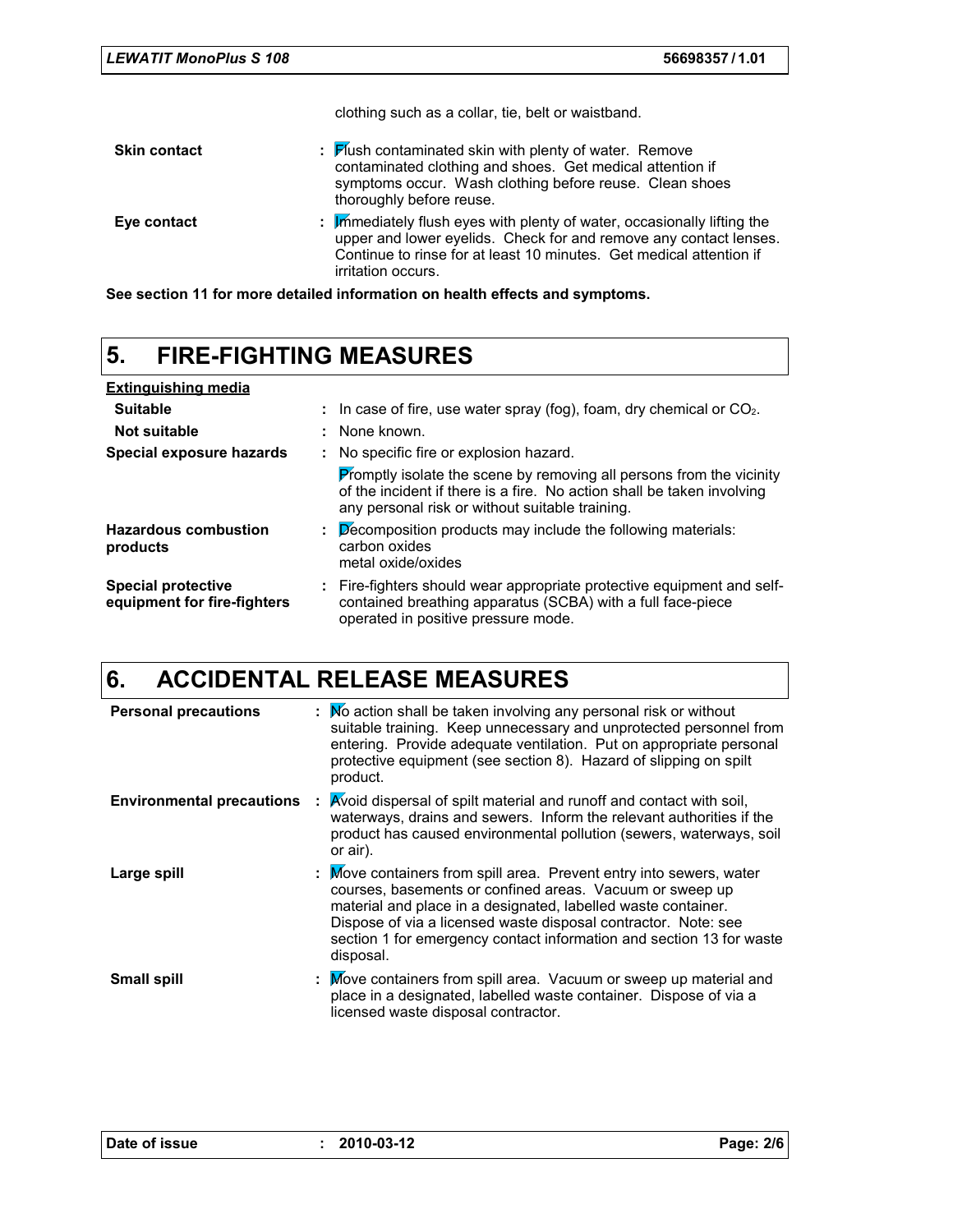## **7. HANDLING AND STORAGE**

| <b>Handling</b>            | $\therefore$ Put on appropriate personal protective equipment (see section 8).<br>Eating, drinking and smoking should be prohibited in areas where<br>this material is handled, stored and processed. Workers should<br>wash hands and face before eating, drinking and smoking. Do not<br>ingest. Avoid contact with eyes, skin and clothing. Keep in the<br>original container or an approved alternative made from a<br>compatible material, kept tightly closed when not in use. Empty<br>containers retain product residue and can be hazardous.                                                    |
|----------------------------|----------------------------------------------------------------------------------------------------------------------------------------------------------------------------------------------------------------------------------------------------------------------------------------------------------------------------------------------------------------------------------------------------------------------------------------------------------------------------------------------------------------------------------------------------------------------------------------------------------|
| <b>Storage</b>             | $\therefore$ Store between the following temperatures: -20 to 40°C (-4 to 104°F).<br>Store in accordance with local regulations. Store in original<br>container protected from direct sunlight in a dry, cool and well-<br>ventilated area, away from incompatible materials (see section 10)<br>and food and drink. Keep container tightly closed and sealed until<br>ready for use. Containers that have been opened must be carefully<br>resealed and kept upright to prevent leakage. Do not store in<br>unlabelled containers. Use appropriate containment to avoid<br>environmental contamination. |
| <b>Packaging materials</b> |                                                                                                                                                                                                                                                                                                                                                                                                                                                                                                                                                                                                          |
| Recommended                | : Use original container.                                                                                                                                                                                                                                                                                                                                                                                                                                                                                                                                                                                |
| <b>Remarks</b>             | Take precautionary measures against electrostatic discharges. Do<br>not allow to dry out.                                                                                                                                                                                                                                                                                                                                                                                                                                                                                                                |

## **8. EXPOSURE CONTROLS/PERSONAL PROTECTION**

| <b>Exposure limit values</b>                | : Not available.                                                                                                                                                                                                                                                                                                                                                                                                                                                                                                              |  |  |  |  |  |
|---------------------------------------------|-------------------------------------------------------------------------------------------------------------------------------------------------------------------------------------------------------------------------------------------------------------------------------------------------------------------------------------------------------------------------------------------------------------------------------------------------------------------------------------------------------------------------------|--|--|--|--|--|
| <b>Recommended monitoring</b><br>procedures | If this product contains ingredients with exposure limits, personal,<br>workplace atmosphere or biological monitoring may be required to<br>determine the effectiveness of the ventilation or other control<br>measures and/or the necessity to use respiratory protective<br>equipment. Reference should be made to European Standard EN<br>689 for methods for the assessment of exposure by inhalation to<br>chemical agents and national guidance documents for methods for<br>the determination of hazardous substances. |  |  |  |  |  |
| <b>Risk management measures</b>             |                                                                                                                                                                                                                                                                                                                                                                                                                                                                                                                               |  |  |  |  |  |
| <b>Occupational exposure controls</b>       |                                                                                                                                                                                                                                                                                                                                                                                                                                                                                                                               |  |  |  |  |  |
| <b>Technical measures</b>                   | : If this product contains ingredients with exposure limits, use process<br>enclosures, local exhaust ventilation or other engineering controls to<br>keep worker exposure below any recommended or statutory limits.                                                                                                                                                                                                                                                                                                         |  |  |  |  |  |
| <b>Personal protection measures</b>         |                                                                                                                                                                                                                                                                                                                                                                                                                                                                                                                               |  |  |  |  |  |
| <b>Respiratory protection</b>               | Use a properly fitted, air-purifying or air-fed respirator complying with<br>an approved standard if a risk assessment indicates this is<br>necessary. Respirator selection must be based on known or<br>anticipated exposure levels, the hazards of the product and the safe<br>working limits of the selected respirator.                                                                                                                                                                                                   |  |  |  |  |  |
| <b>Hand protection</b>                      | $\mathcal{L}$ Chemical-resistant, impervious gloves complying with an approved<br>standard should be worn at all times when handling chemical<br>products if a risk assessment indicates this is necessary. After<br>contamination with product change the gloves immediately and<br>dispose of them according to relevant national and local regulations<br><1 hours (breakthrough time): Polyvinyl chloride - PVC, Nitrile<br>rubber - NBR, Polychloroprene - CR                                                            |  |  |  |  |  |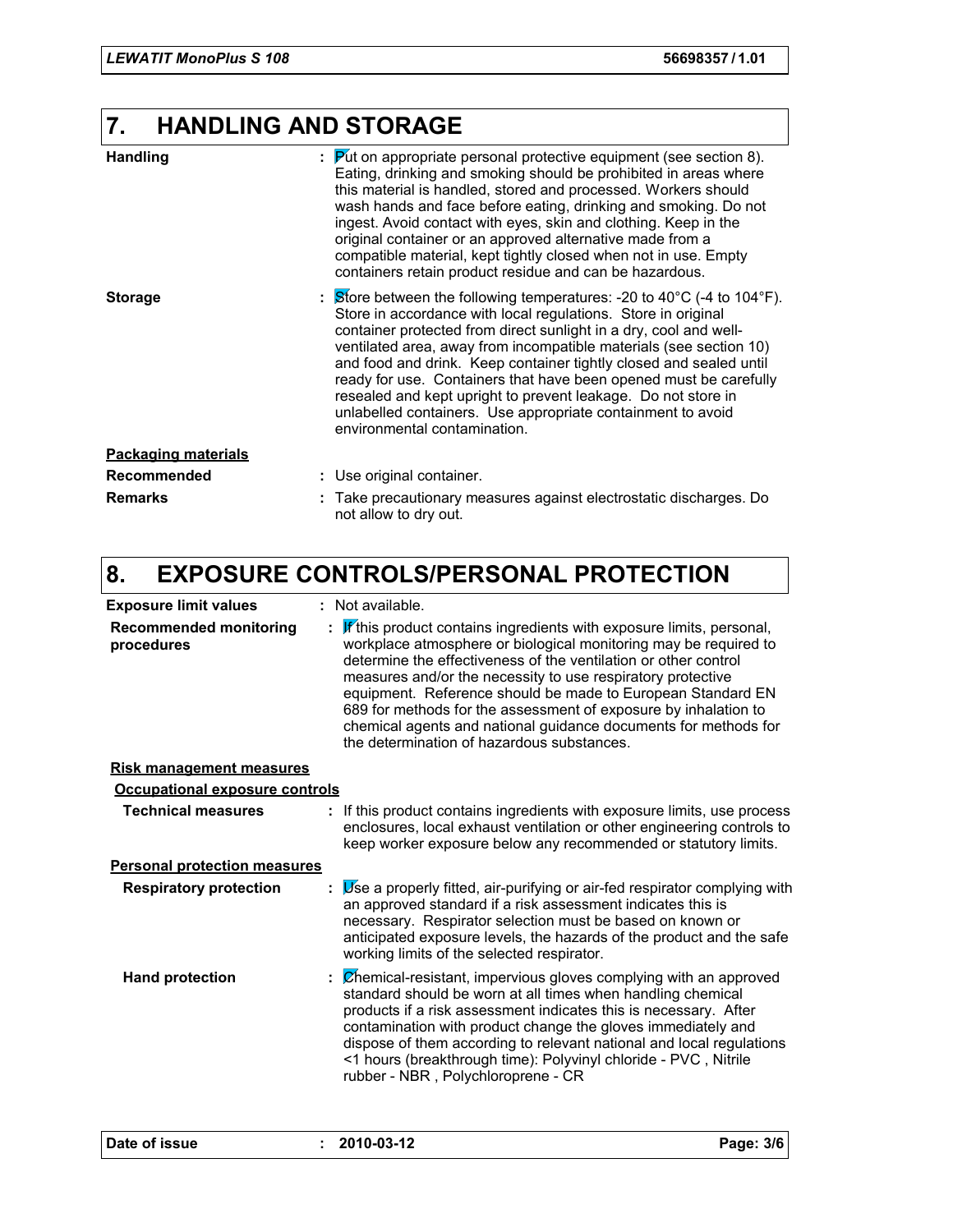| <b>LEWATIT MonoPlus S 108</b>          | 56698357/1.01                                                                                                                                                                                                                                                                                                                                                                                      |
|----------------------------------------|----------------------------------------------------------------------------------------------------------------------------------------------------------------------------------------------------------------------------------------------------------------------------------------------------------------------------------------------------------------------------------------------------|
| Eye protection                         | : Safety eyewear complying with an approved standard should be<br>used when a risk assessment indicates this is necessary to avoid<br>exposure to liquid splashes, mists, gases or dusts.<br>Recommended: safety glasses with side-shields                                                                                                                                                         |
| <b>Skin protection</b>                 | : Personal protective equipment for the body should be selected<br>based on the task being performed and the risks involved and<br>should be approved by a specialist before handling this product.                                                                                                                                                                                                |
| <b>Hygiene measures</b>                | Wash hands, forearms and face thoroughly after handling chemical<br>products, before eating, smoking and using the lavatory and at the<br>end of the working period. Appropriate techniques should be used<br>to remove potentially contaminated clothing. Wash contaminated<br>clothing before reusing. Ensure that eyewash stations and safety<br>showers are close to the workstation location. |
| <b>Environmental exposure controls</b> |                                                                                                                                                                                                                                                                                                                                                                                                    |
| <b>Technical measures</b>              | $\frac{1}{2}$ Emissions from ventilation or work process equipment should be<br>checked to ensure they comply with the requirements of<br>environmental protection legislation. In some cases, fume<br>scrubbers, filters or engineering modifications to the process<br>equipment will be necessary to reduce emissions to acceptable                                                             |

#### **PHYSICAL AND CHEMICAL PROPERTIES 9.**

levels.

| <b>General information</b>                             |                                                    |
|--------------------------------------------------------|----------------------------------------------------|
| Appearance                                             |                                                    |
| <b>Physical state</b>                                  | $\therefore$ Solid. [beads]                        |
| Colour                                                 | $:$ Black.                                         |
| Odour                                                  | $\therefore$ <i>O</i> dourless.                    |
| Important health, safety and environmental information |                                                    |
| рH                                                     | : $\cancel{8}$ [Conc. (% w/w): 10%]                |
| <b>Bulk density</b>                                    | : 800 kg/m <sup>3</sup>                            |
| <b>Solubility</b>                                      | : Insoluble in the following materials: cold water |
| Combustibility at 20 °C                                | $\therefore$ BZ 1 = no ignition (VDI 2263).        |
| <b>Auto-ignition temperature</b>                       | : $>600^{\circ}$ C (>932°F)                        |

## **10. STABILITY AND REACTIVITY**

| <b>Stability</b>                             | : The product is stable.                                                                                  |
|----------------------------------------------|-----------------------------------------------------------------------------------------------------------|
| <b>Possibility of hazardous</b><br>reactions | : Under normal conditions of storage and use, hazardous reactions<br>will not occur.                      |
| <b>Conditions to avoid</b>                   | : Separate from oxidizing materials. Take precautionary measures<br>against static discharges.            |
| <b>Hazardous decomposition</b><br>products   | : Under normal conditions of storage and use, hazardous<br>decomposition products should not be produced. |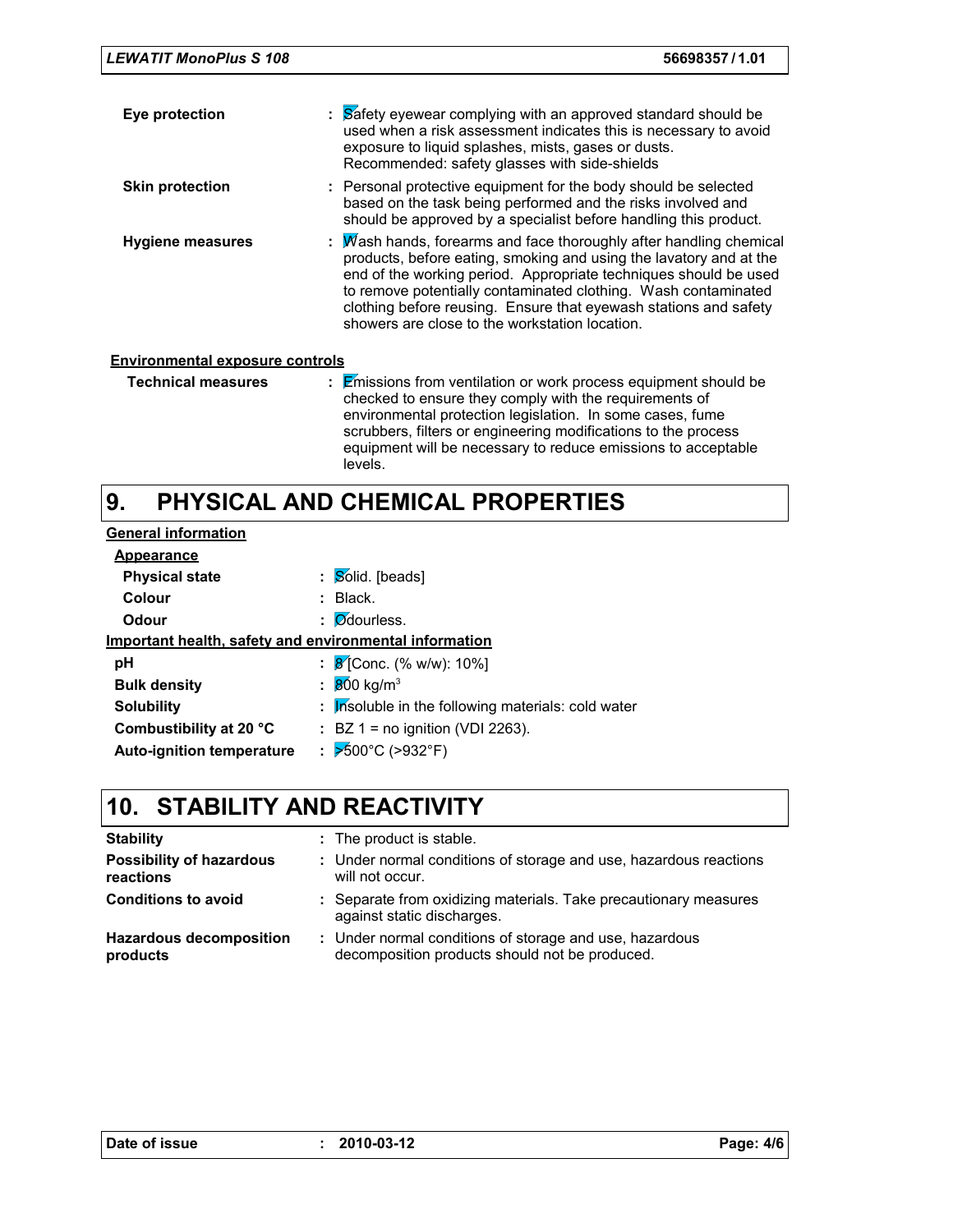## **11. TOXICOLOGICAL INFORMATION**

#### **Acute toxicity**

| <b>Product/ingredient</b><br>name     | Result                                                 |   | <b>Species</b> | <b>Dose</b>   | <b>Exposure</b> | Test |  |  |
|---------------------------------------|--------------------------------------------------------|---|----------------|---------------|-----------------|------|--|--|
| <b>EWATIT MonoPlus S</b> LD50<br>108  | Oral                                                   | * | Rat            | >5000 mg/kg - |                 | -    |  |  |
| *Test results on an analogous product |                                                        |   |                |               |                 |      |  |  |
| <u><b>Irritation/Corrosion</b></u>    |                                                        |   |                |               |                 |      |  |  |
| Skin                                  | : Non-irritating *Test results on an analogous product |   |                |               |                 |      |  |  |

| <b>Eyes</b> | : Non-irritating *Test results on an analogous product |  |
|-------------|--------------------------------------------------------|--|
|             |                                                        |  |

## **12. ECOLOGICAL INFORMATION**

| <b>AOX</b>     | $\frac{1}{2}$ . The product does not contain organically bound halogens which<br>could lead to an AOX value in waste water. |
|----------------|-----------------------------------------------------------------------------------------------------------------------------|
| <b>Remarks</b> | : The product is insoluble in water. Therefore, ecological tests have<br>not been conducted.                                |

## **13. DISPOSAL CONSIDERATIONS**

| <b>Methods of disposal</b> | $\mathbf{z}$ Examine possibilities for re-utilisation. Product residues and<br>uncleaned empty containers should be packaged, sealed, labelled,<br>and disposed of or recycled according to relevant national and local<br>regulations. Where large quantities are concerned, consult the<br>supplier. When uncleaned empty containers are passed on, the<br>recipient must be warned of any possible hazard that may be<br>caused by residues. For disposal within the EC, the appropriate<br>code according to the European Waste List (EWL) should be used.<br>It is among the tasks of the polluter to assign the waste to waste<br>codes specific to industrial sectors and processes according to the<br>European Waste List (EWL). |
|----------------------------|-------------------------------------------------------------------------------------------------------------------------------------------------------------------------------------------------------------------------------------------------------------------------------------------------------------------------------------------------------------------------------------------------------------------------------------------------------------------------------------------------------------------------------------------------------------------------------------------------------------------------------------------------------------------------------------------------------------------------------------------|
| <b>Hazardous waste</b>     | : Within the present knowledge of the supplier, this product is not<br>regarded as hazardous waste, as defined by EU Directive                                                                                                                                                                                                                                                                                                                                                                                                                                                                                                                                                                                                            |

91/689/EEC.

| <b>TRANSPORT INFORMATION</b><br>14. |                     |                          |              |    |                          |                                  |
|-------------------------------------|---------------------|--------------------------|--------------|----|--------------------------|----------------------------------|
| <b>Regulation</b>                   | <b>UN</b><br>number | Proper shipping name     | <b>Class</b> | PG | Label                    | <b>Additional</b><br>information |
| <b>ADR/RID</b>                      | -                   | ۰                        |              |    | -                        | Not regulated.                   |
| <b>GGVSE</b>                        |                     |                          |              |    | ۰                        | Not regulated.                   |
| <b>ADNR</b>                         | -                   | ۰                        |              |    | -                        | Not regulated.                   |
| <b>IMDG</b>                         | -                   | $\overline{\phantom{0}}$ |              | ۰  | $\overline{\phantom{a}}$ | Not regulated.                   |
| Date of issue                       |                     | 2010-03-12               |              |    |                          | Page: 5/6                        |